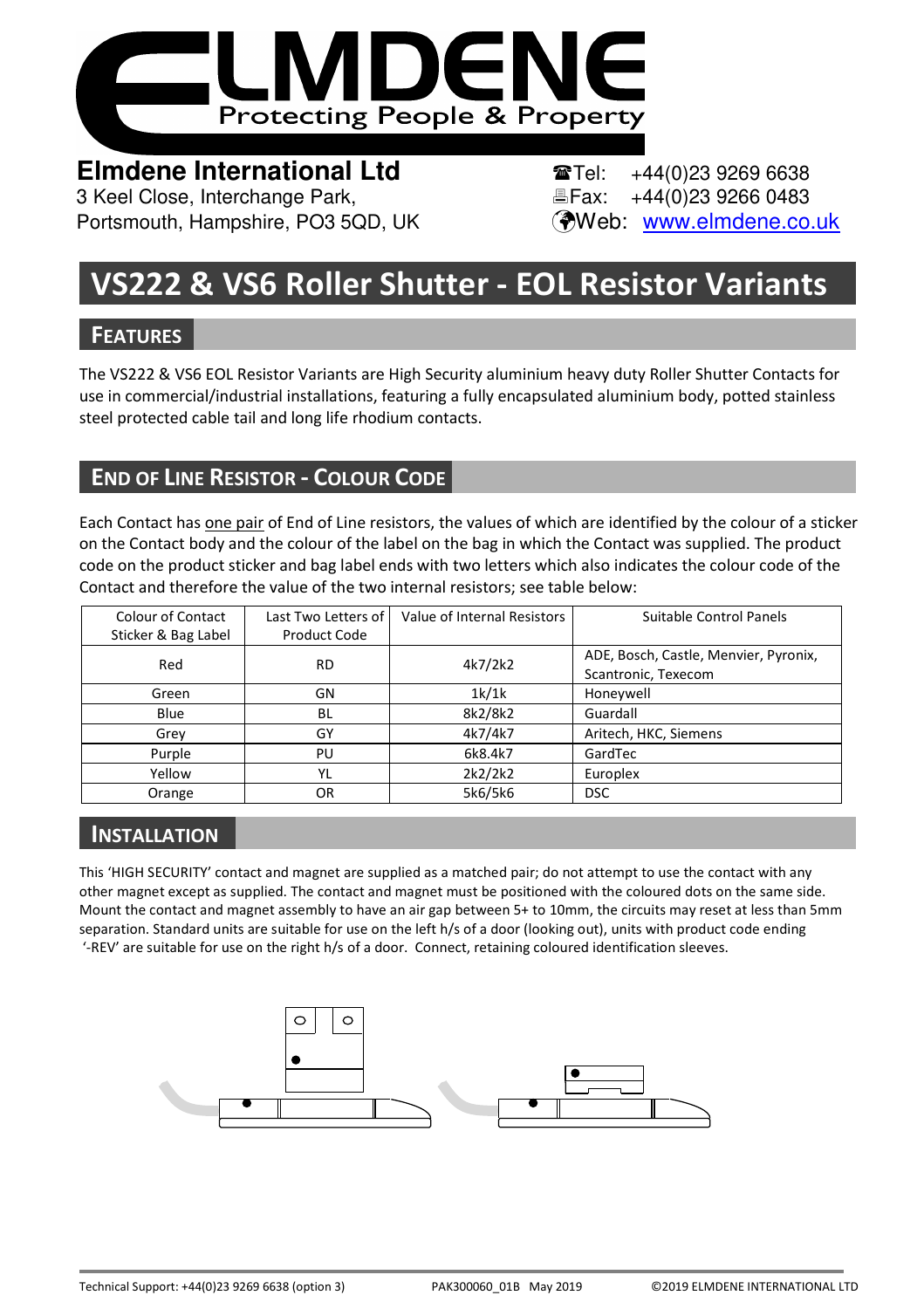

### **CONNECTION**

The Contact can be used in the following formats:

- Double pole (No Resistors) Single and double leaf doors Figures 1 & 2
- Fully Supervised Loop Single and double leaf doors All panels except Guardall Figures 3 & 4
- Fully Supervised Loop Single and double leaf doors Guardall panels Figures 5 & 6

### **IMPORTANT**

#### **Do not shorten cable before reading the following paragraph.**

The contact wires have been colour coded using coloured sleeves. The core wires are not coloured inside the sheath. To shorten the overall cable length, strip the sheath and slide the sleeves down the wires, then cut the cable to the required length, ensuring the coloured sleeves remain on the core wires. The six wires are: 2 x white, 1 x red, 1 x yellow, 1 x blue & 1 x black.

### **Double Pole Wiring - No Resistors**

Figure 1: Single Leaf Door **Figure 2: Double Leaf Door** Figure 2: Double Leaf Door



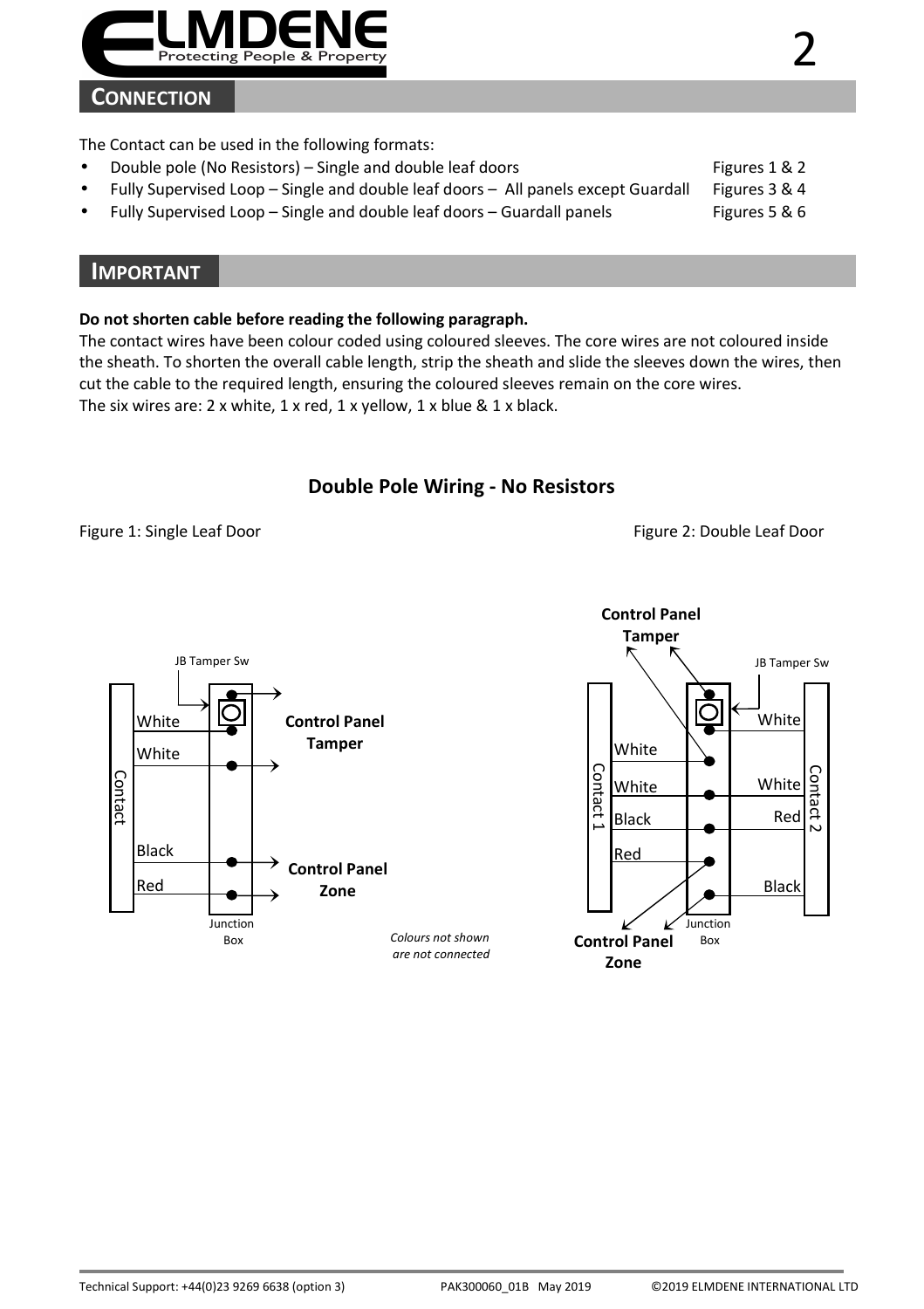

### **Fully Supervised Loop – All panels except Guardall**

Figure 3: Single Leaf Door **Figure 4: Double Leaf Door** Figure 4: Double Leaf Door



**Fully Supervised Loop – Guardall Panels** 

Figure 5: Single Leaf Door **Figure 6: Double Leaf Door** Figure 6: Double Leaf Door